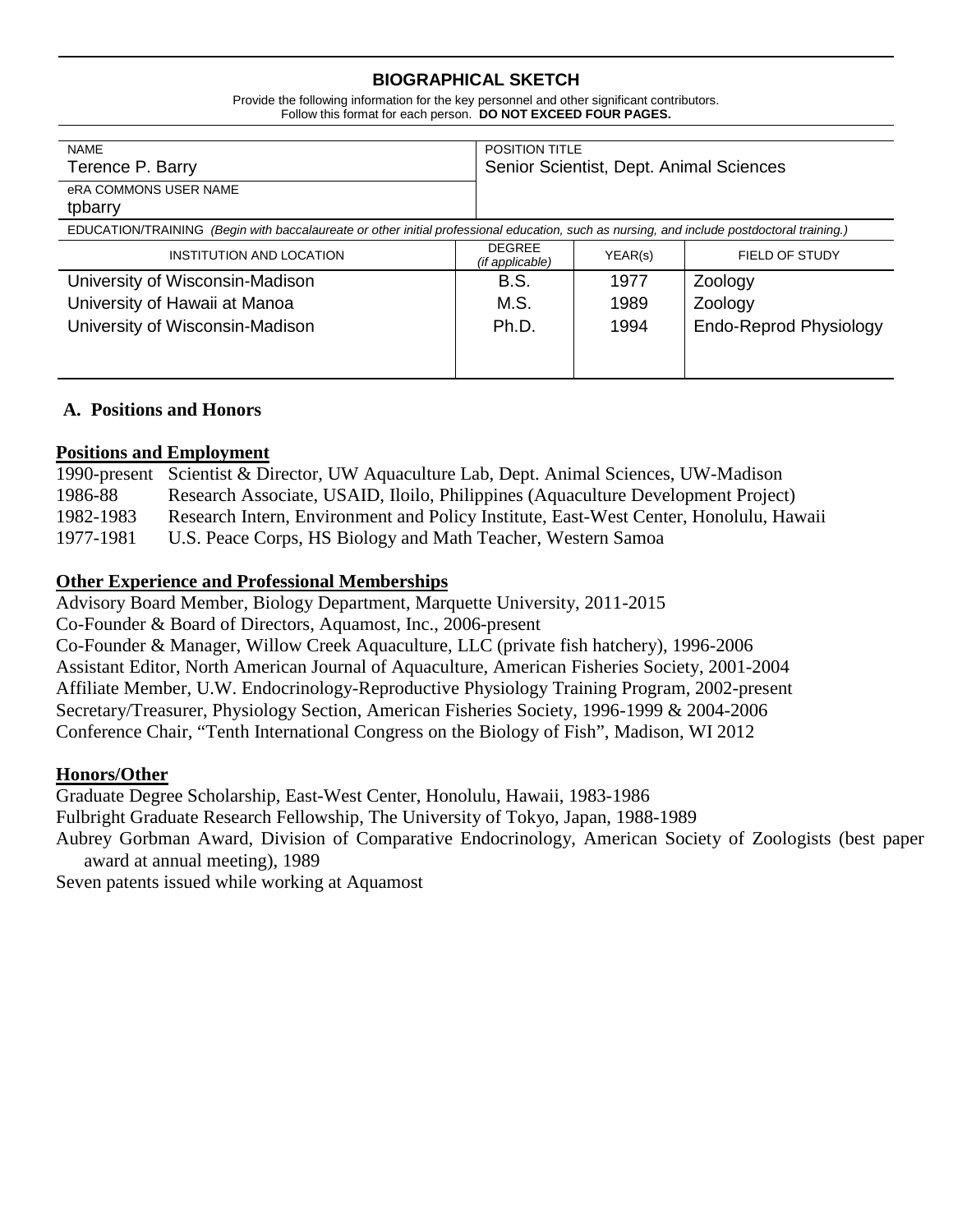# **B. Selected peer-reviewed publications (in reverse chronological order).**

- **1.** DeQuattro, Z., Hemming, J.C. and Barry, T.P. 2015. Effects of androstenedione exposure on fathead minnow (*Pimephales promelas*) reproduction and embryonic development. Environmental Toxicology and Chemistry (in press).
- **2.** Barton, B. and Barry, T.P. 2011. Reproduction and Environmental Biology. In, "Biology, management, and culture of walleye and sauger", Bruce A. Barton, Ed. American Fisheries Society. 570 pp.
- **3.** DeQuattro, Z., Peissig, E., Antkiewicz, D., Lundgren, E.J., Hedman, C., Hemming, J.C. and Barry, T.P. 2011. Effects of progesterone on reproduction and embryonic development in the fathead minnow (*Pimephales promelas*). Environmental Toxicology and Chemistry 31: 1-6.
- **4.** Murack, P.J., J. Parrish and T.P. Barry. 2011. Effects of progesterone on sperm motility in fathead minnow (*Pimephales promelas*). Aquatic Toxicology 104: 121-125.
- **5.** Marwah, A., X. Nianzu, P. Marwah and T.P. Barry. 2010. Development and validation of a high performance liquid chromatography-mass spectrometry method for  $17\alpha$ -methyltestosterone in aquatic water systems. J. Applied and Natural Science 1(2): 182-189.
- **6.** Guo, S., L. Qian, H. Shi, T. Barry, Q. Cao, and J. Liu. 2010. Effects of tributyltin (TBT) on *Xenopus tropicalis* embryos at environmentally relevant concentrations. Chemosphere, 79(5), 529–533.
- **7.** Havens, S., T. Barry, C. Hedman, J. Hemming, M. Mieritz, M. Shafer and J. Schauer. 2010. Analysis of steroid hormones in surface water runoff from animal farms using sulfuric acid preservation and isotope dilution. Abstracts of Papers of the American Chemical Society, 239: 352-ENVR.
- **8.** Barry, T.P., A. Marwah and S. Nunez. 2010. Inhibition of cortisol metabolism by 17α,20β-P: Mechanism mediating semelparity in salmon? General and Comparative Endocrinology 165:53-59.
- **9.** Kroop R., D. Tompkins, T. Barry, W. Zeltner, G. Pepping, M. Anderson and T.P. Barry. 2009. A device that converts aqueous ammonia into nitrogen gas. Aquacultural Engineering 41:28-34.
- **10.** Barry, T.P. and M. Yang 2008. Effects of anti-phospholipase A2 on the growth of rainbow trout. N. American J. Aquaculture 70:236-239.
- **11.** Barry, T.P., Marwah, A., and Marwah, P. 2007. Stability of 17α-methyltestosterone in fish feed. Aquaculture 271:523-529.
- **12.** Lima, L.C., Ribeiro, L.P., Malison, J.A., Barry, T.P., Held, J.A., 2006. Effects of temperature on performance characteristics and the cortisol stress response of *Surubim pseudoplatystoma sp*. J. World Aquacult. Soc. 37, 89-95.
- **13.** Jurgella, G.F, Marwah, A., Malison, J.A., Peterson, R., and Barry, T.P. 2006. Effects of xenobiotics and steroids on renal and hepatic estrogen metabolism in lake trout. Gen. Comp. Endocrinol. 148: 273-281.
- **14.** Yuliana, Y., Malison, J.A., Wentworth, B., and Barry, T.P. 2006. Genistein and other isoflavones found in soybeans inhibit estrogen metabolism in salmonid fish. Aquaculture 254: 658-665.
- **15.** Held, J.A., J.A. Malison, and T.P. Barry. 2004. Production characteristics of hybrid walleye (Sander vitreus female x S. canadensis male) reared to food size in ponds. In Proceedings of Percis III: The Third International Percid Fish Symposium (Barry, T.P., and J.A. Malison, Eds.), pp. 33-35. University of Wisconsin Sea Grant Institute, Madison, WI.
- **16.** Roberts, S., T.P. Barry, J.A. Malison and F. Goetz. 2004. Production of a recombinantly-derived growth hormone antibody and the characterization of growth hormone levels in yellow perch. Aquaculture. 232:591-602
- **17.** Jentoft, S., J. Held, J.A. Malison, and T.P. Barry. 2002. Ontogeny of the cortisol stress response in yellow perch (*Perca flavescens*). Fish Physiol. and Biochem. 26:371-378.
- **18.** Barry, T.P., M. J. Unwin, J.A. Malison, and T. P. Quinn. 2001. Free and total cortisol levels in semelparous and iteroparous chinook salmon (*Oncorhynchus tshawytscha*). J. Fish Biol. 59:1673-1676
- **19.** Procarione, L.S., Barry, T.P., and Malison, J.A. 1999. Effects of high rearing densities and loading rates on the growth and stress responses of juvenile rainbow trout. North American Journal of Aquaculture 61:91-96
- **20.** Barry, T.P., Riebe, J., Parrish, J.J., and Malison, J.A. 1997. Effects of 17α,20β-dihydroxy-4-pregnen-3 one on cortisol production by rainbow trout interrenal tissue *in vitro*. Gen. Comp. Endocrinol. 107:172- 181.
- **21.** Distefano, R.J., Barry, T.P., and Malison, J.A. 1997. Correlation of blood parameters with reproductive problems in walleyes in a Missouri impoundment. J. Aquatic Animal Health. 9:223-229.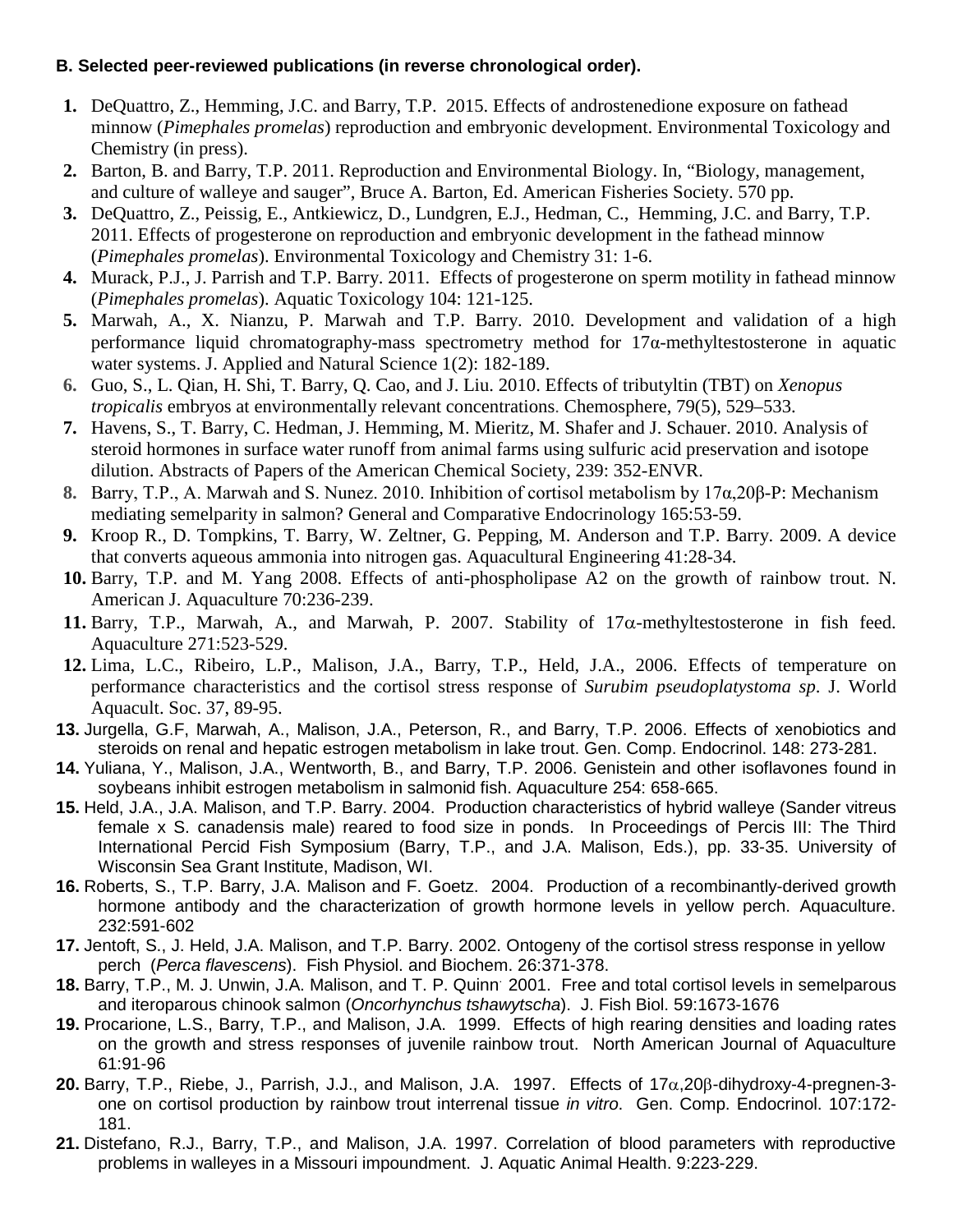- **22.** Barry, T.P., Parrish, J.J., and J.A. Malison. 1996. Effects of early handling on the development of the corticosteroid stress response in rainbow trout. *In*: Proceedings of the International Congress on the Biology of Fishes. D. MacKinlay Ed., San Francisco, CA. pp. 131-137.
- **23.** Barry, T.P., J. Riebe, Parrish, J.J., and J.A. Malison. 1996. 17α,20β-dihydroxy-4-pregnen-3-one stimulates cortisol production by rainbow trout interrenal tissue *in vitro*: Mechanism of action. *In*: Proceedings of the Fifth International Symposium on Reproductive Physiology of Fish. P. Thomas and F. Goetz, Eds., Austin, Texas, p. 325.
- **24.** Barry, T.P., A.F. Lapp, L.S. Procarione, and J.A. Malison. 1995. Effects of selected hormones and male cohorts on steroid production, final oocyte maturation and ovulation in walleye (*Stizostedion vitreum*). Aquaculture 138:331-347.
- **25.** Barry, T.P., M. Ochiai, and J.A. Malison. 1995. *In vitro* effects of ACTH on interrenal corticosteroidogenesis during early larval development in rainbow trout. General and Comparative Endocrinology 99:382-387.
- **26.** Barry, T.P., J. Malison, J. Held, and J.J. Parrish. 1995. Ontogeny of the cortisol stress response in rainbow trout. General and Comparative Endocrinology 97:57-65.
- **27.** Malison, J.A., L.S. Procarione, T.P. Barry, A.R. Kapuscinski, and T.B. Kayes. 1994. Endocrine and gonadal changes during the annual reproductive cycle of the freshwater teleost *Stizostedion vitreum* ('walleye'). Fish Physiology and Biochemistry 13:473-484.
- **28.** Barry, T.P., A.F. Lapp, T.B. Kayes, and J.A. Malison. 1993. Validation of a microtitre plate ELISA for measuring cortisol in fish and comparison of stress responses of rainbow trout (*Oncorhynchus mykiss*) and lake trout (*Salvelinus namaycush*). Aquaculture 117:315-363.
- **29.** Malison, J.A., T.B. Kayes, J.A. Held, T.P. Barry, and C.H. Amundson. 1993. Manipulation of ploidy in yellow perch (*Perca flavescens*) by heat shock, hydrostatic pressure shock, and spermatozoa inactivation. Aquaculture 110:229-242.
- **30.** Barry, T.P., P. Thomas, and G.V. Callard. 1993. Stage-related production of 21-hydroxylated progestins by the dogfish (*Squalus acanthias*) testis. J. Experimental Zoology 265: 522-532.
- **31.** Barry, T.P., M.T. Castanos, M.P.S.C. Macahilig, and A.W. Fast. 1993. Spawning induction in female spotted scat (*Scatophagus argus*). J. Aquaculture Tropics 8:121-129.
- **32.** Barry, T.P. and A.W. Fast. 1992. Biology of the spotted scat (*Scatophagus argus*) in the Philippines. Asian Fisheries Science 5:163-179.
- **33.** Barry, T.P., M.T. Castanos and A.W. Fast. 1991. Induced spermiation in the male spotted scat (*Scatophagus argus*) by long-term administration of 17 -methyltestosterone followed by LHRHa. Asian Fisheries Science 4:137-145.
- **34.** Barry, T.P., K. Aida, T. Okumura, I. Hanyu. 1990. The shift from C-19 to C-21 steroid synthesis in spawning male common carp, *Cyprinus carpio*, is regulated by the inhibition of androgen production by progestogens produced by spermatozoa. Biology of Reproduction 43:105-112.
- **35.** Barry, T.P., A.J.G. Santos, K. Furukawa, K. Aida, and I. Hanyu. 1990. Steroid profiles during spawning in male common carp. General and Comparative Endocrinology 80:223-231.
- **36.** Asahina, K., T.P. Barry, K. Aida, F. Nobuhiro, and I. Hanyu. 1990. Biosynthesis of 17 $\Box$ 20 $\Box$ dihydroxyprogesterone by spermatozoa of the common carp, *Cyprinus carpio*. J. Experimental Zoology 255:244-249.
- **37.** Barry, T.P., and G.V. Callard. 1990. Identification and stage-related synthesis of 11-deoxycorticosterone (DOC) by the dogfish (*Squalus acanthias*) testis. Bulletin of the Mount Desert Island Biological Laboratory 29:131-132.
- **38.** Fast, A.W., H. D. Biona, T.P. Barry, R. Tabanda, and R. Bayogos. 1989. Brackish water pond culture of the spotted scat (*Scatophagus argus*) in the Philippines. J. Aquaculture Tropics 4:37-49.
- **39.** Barry, T.P., K. Aida, and I. Hanyu. 1989. Effects of 17 $\Box$ 20 dihydroxy-4-pregnen-3-one on the *in vitro* production of 11-ketotestosterone by testicular fragments of the common carp, *Cyprinus carpio*. J. Experimental Zoology 251:117-120.
- **40.** Barry, T.P. and E.G. Grau. 1986. Estradiol-17 Freleasing releasing a stimulate prolactin release from the pituitary gland of a teleost fish *in vitro*. General and Comparative Endocrinology 62:306- 314.

# **C. Research Support**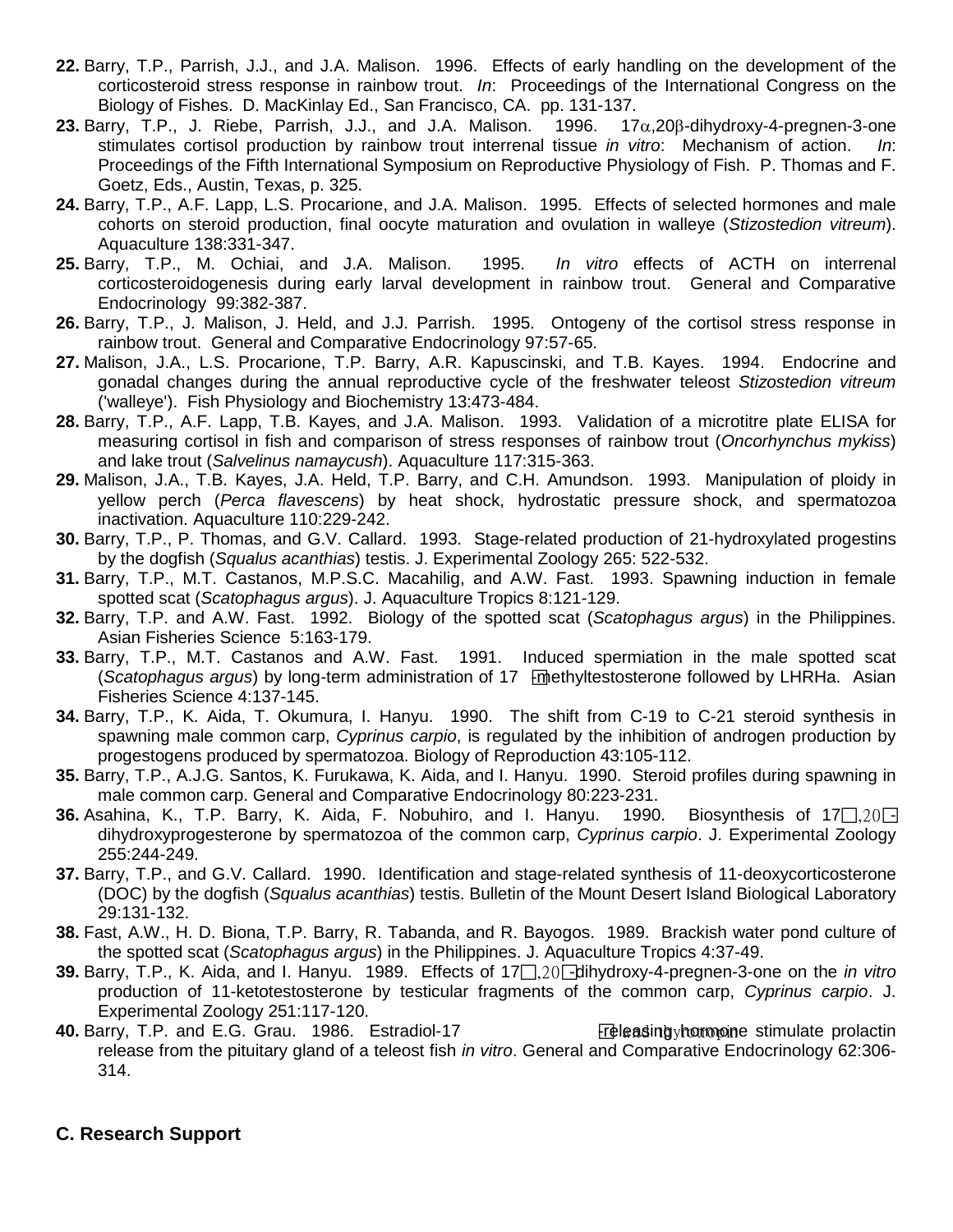### **Ongoing Research Support** WARF (Draper Technology Innovation Fund)

Test the effectiveness of a device designed to enhance the feeding response of larval fish fed formulated diets. Role: PI

WI DNR

Evaluate the toxicological effects of 2,4-D on native larval fish species, including fathead minnows, muskies and walleye. Role: co-PI

# **Completed Research Support**

US EPA 2007-2011 Fate and effects of hormones in waste from concentrated animal feeding operations (CAFOs) Goals: Measure levels of steroid hormones in the environment associated with CAFO operations in Wisconsin. Conduct in vivo and in vitro toxicology experiments to determine the effects of specific chemicals on fish reproduction.

Role: co-PI

aOVA Technologies 2006-2007

Effects of aPLA2 (aOVA Gold) on the growth of fish

Goals: Test a novel growth-promoting feed additve in fish that acts by limiting gut inflammation. Role: PI

Wisconsin Sea Grant Program 2003-2007

Endocrine and environmental regulation of growth in yellow perch Goals: Develop RIAs to measure growth hormone and IGFs in yellow perch, measure these hormones in fish subjected to various hormonal and temperature/photoperiod manipulations to increase our understanding of growth regulation in this important aquaculture species. Role: PI

North Central Regional Aquaculture Center 2004-2006 Drug approval research on 17 $\alpha$ -methyltestosterone. Goals: Develop HPLC/MS methods to measure MT in fish feed and water/sediment samples, conduct studies to determine the fate of MT in stored feed and the aquatic environment, gain CVM approval for studies. Role: PI

Wisconsin Sea Grant Program 2004-2006 Effects of Polyhalogenated Aromatic Hydrocarbons on Estrogen Metabolism in Lake Trout. Goals: Investigate a novel mechanism of action of potential endocrine disruptors in the Great Lakes Role: PI

NSF, SBIR Program, Phase 1 2004-2005 Developing out-of-season spawning technologies to double yellow perch fingerling production. Role: Consultant

Wisconsin Sea Grant Program 2000-2003 Production of stress-resistant, domesticated yellow perch for commercial aquaculture. Goal: Use the corticosteroid stress response to genetically select fast-growing, stress- resistant fish. Role: Scientist